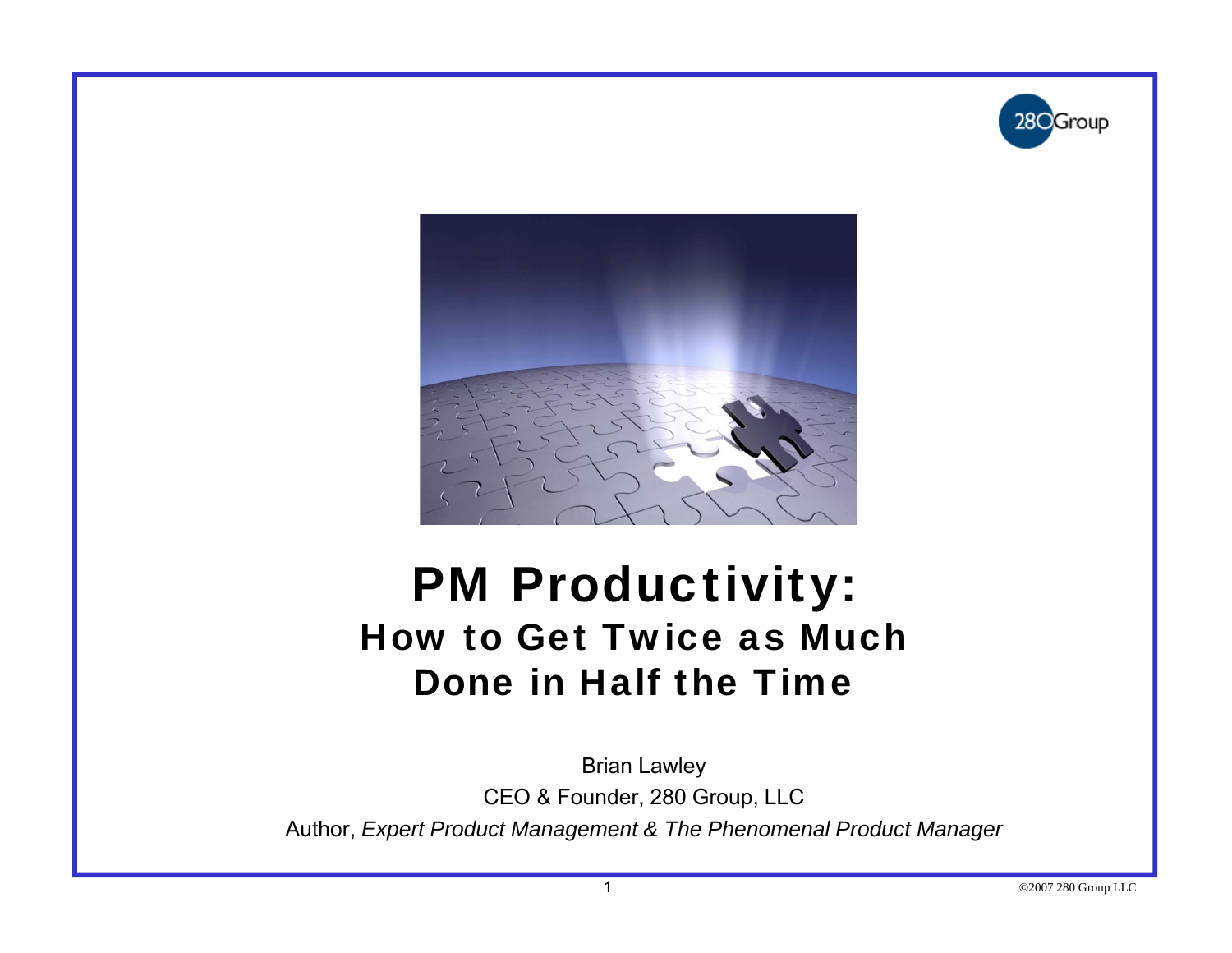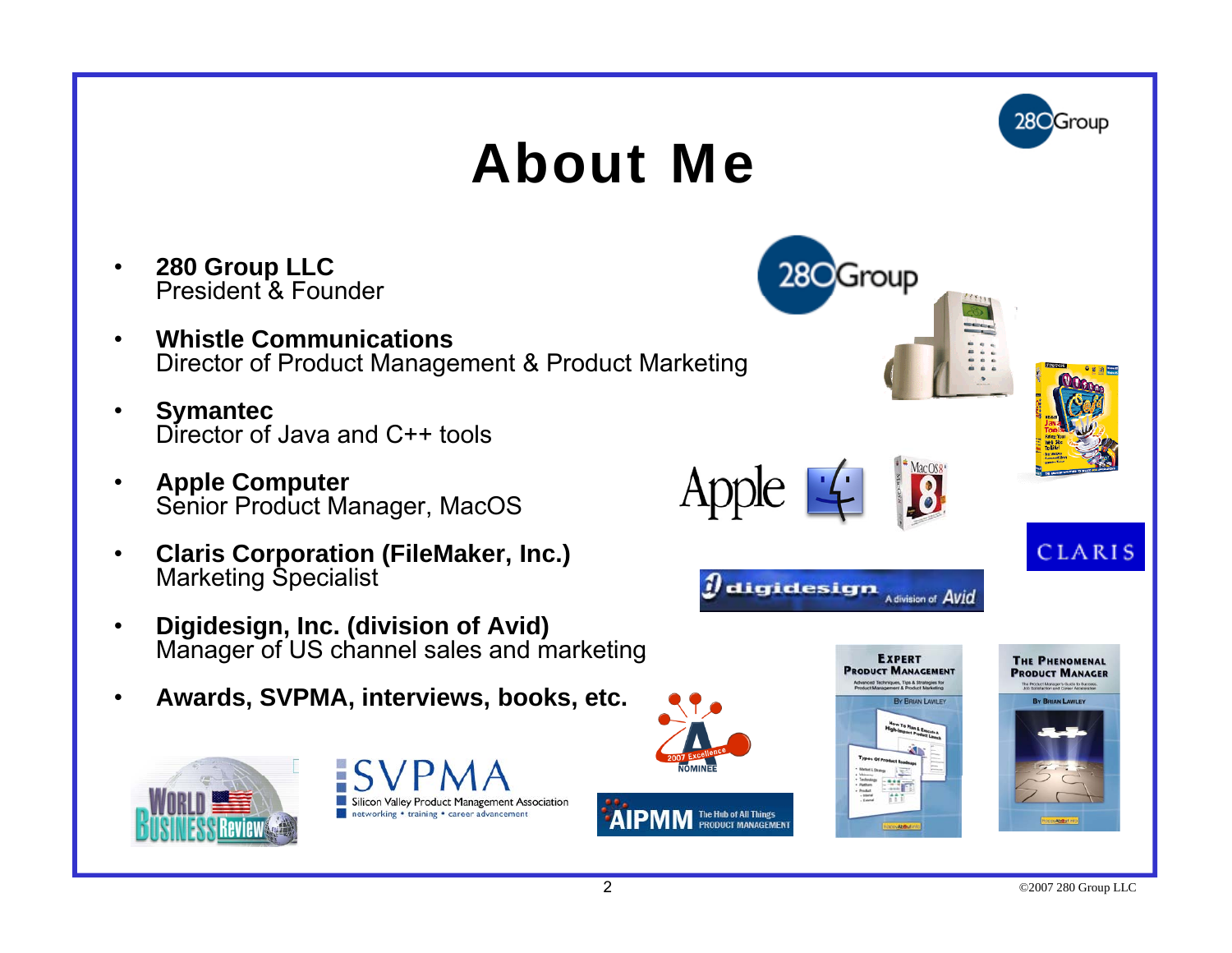### 280 Group



#### *The Product Marketing & Product Management Experts™*

- •Consulting & Contractors
- •• Toolkits (Product Manager's, Roadmaps, Launches, Beta, Reviews)
- •PM Office™
- • Training: public & private
	- –PM Fast Track™
	- Customer & Market Research
	- Effective Decision Making
	- Interactivity & Communication
	- Market Value Pricing
	- –Personal Strategic Plans For PMs.
	- –Time Management & Productivity
	- GREAT Demos!
- •**Certifications** 
	- Agile Certified Product Manager™
	- Certified Product Manager™
	- Certified Product Marketing Manager™
	- Self-Study & In-Person Courses





CERTIC

ய்

**INED PRO**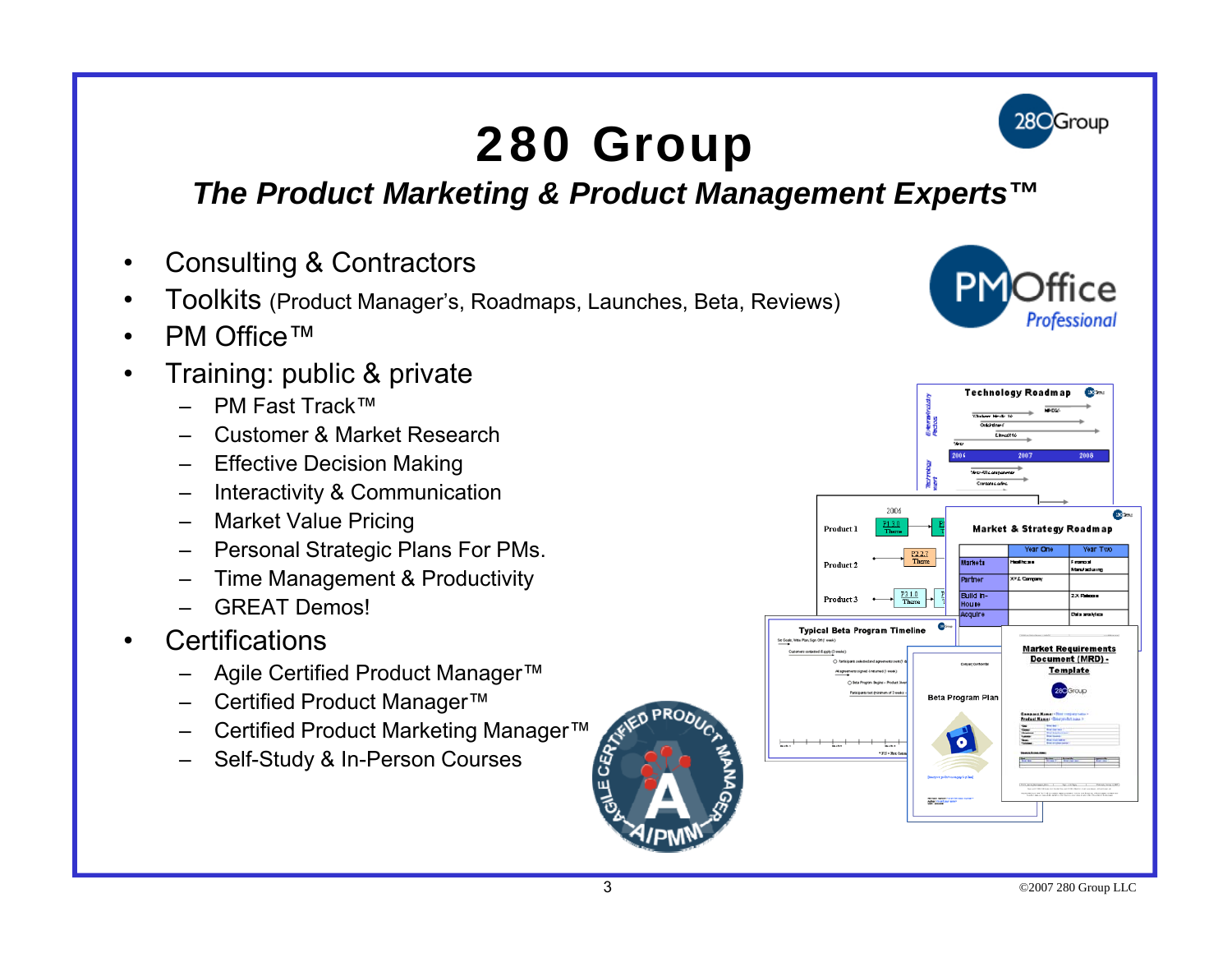

#### Product Management

- Overworked?
- Fire Drills?
- Inundated with email?
- Massive To-Do List?
- Too many priorities?

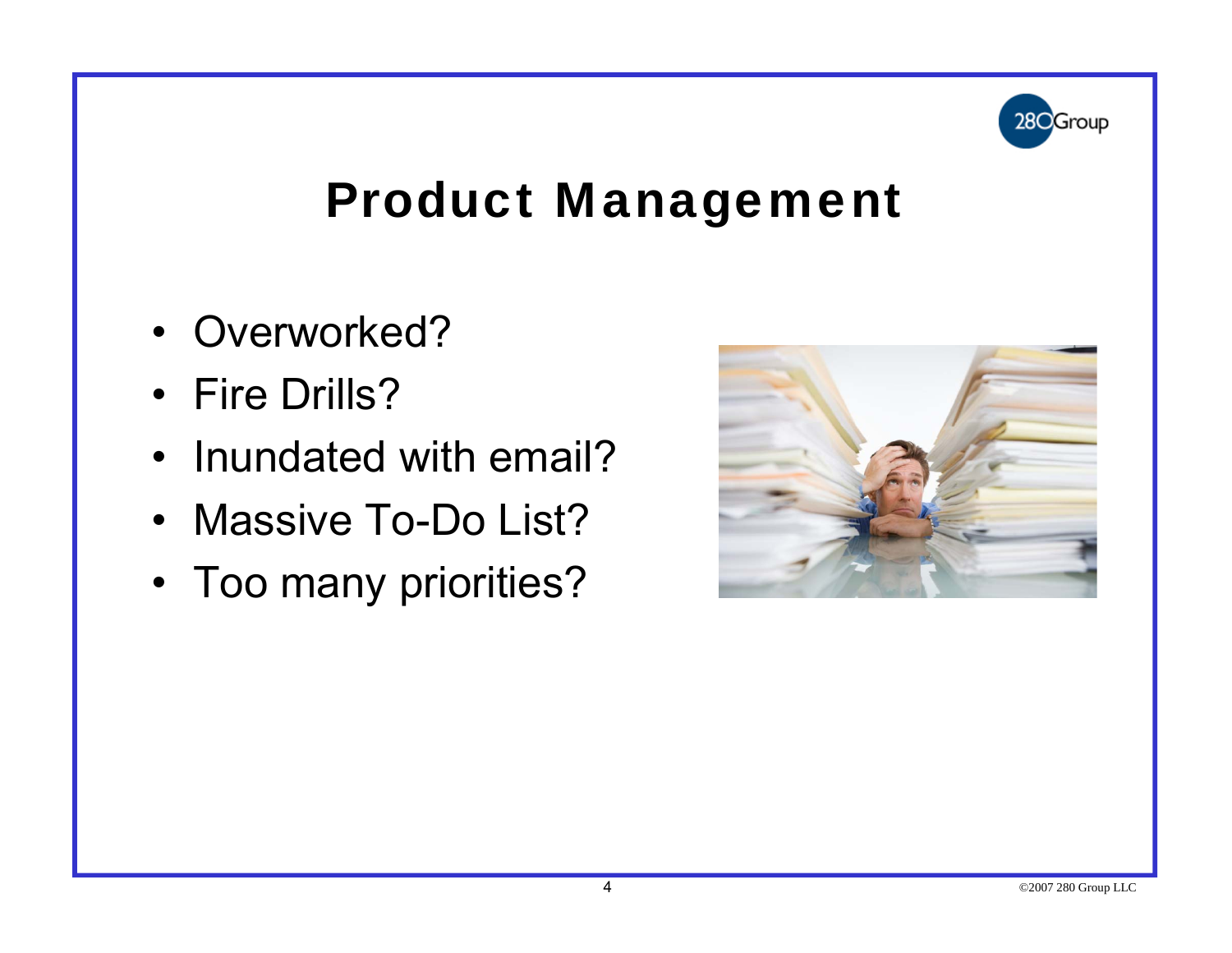

#### The Goal

- Focus on the important
- Free up time
- Reduce stress
- Rewards

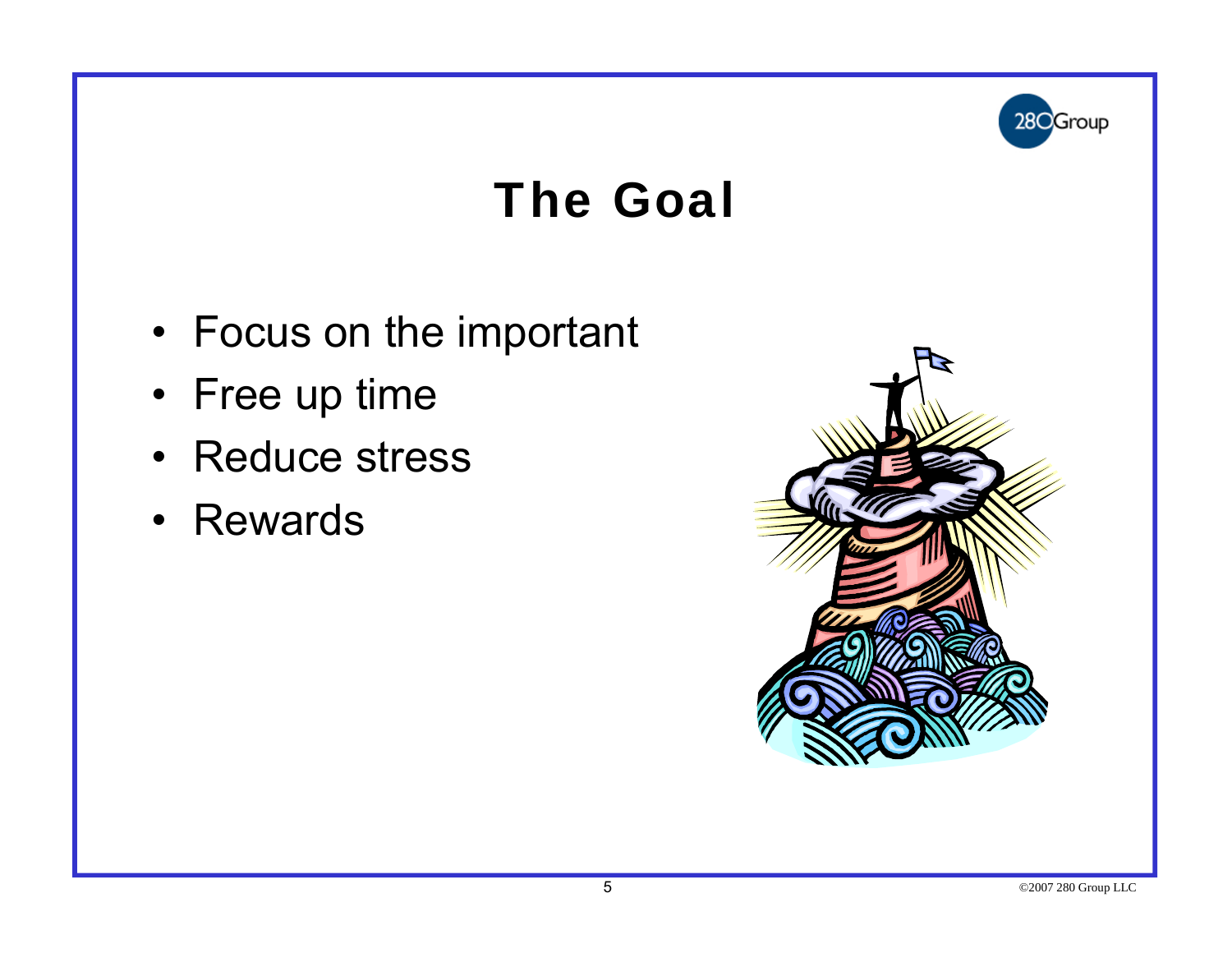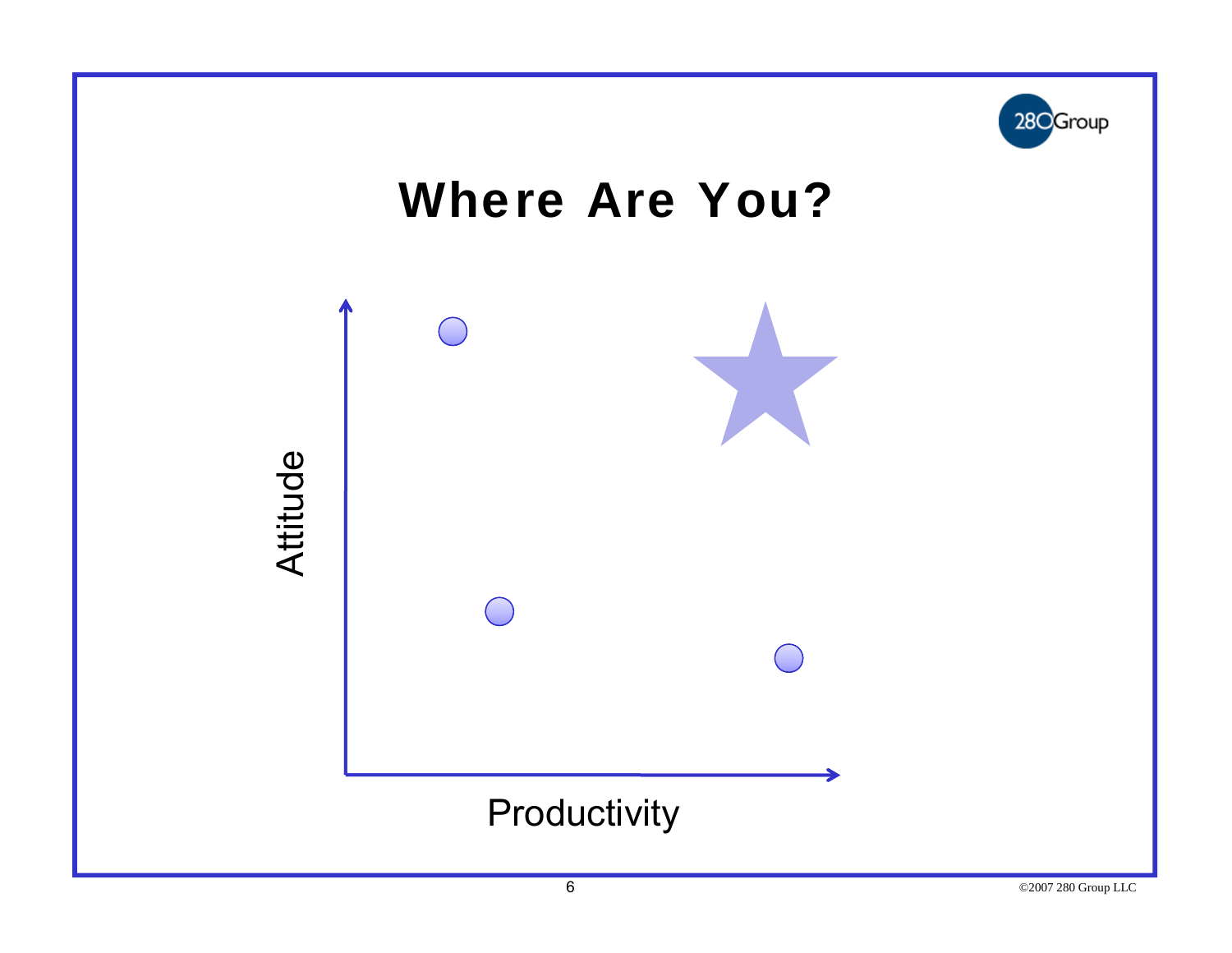

#### Productivity = Deliverables

- Strategic plans
- $\bullet\,$  High-impact projects
- Critical tasks
- Im portant deadlines



## *NOT your day to day work*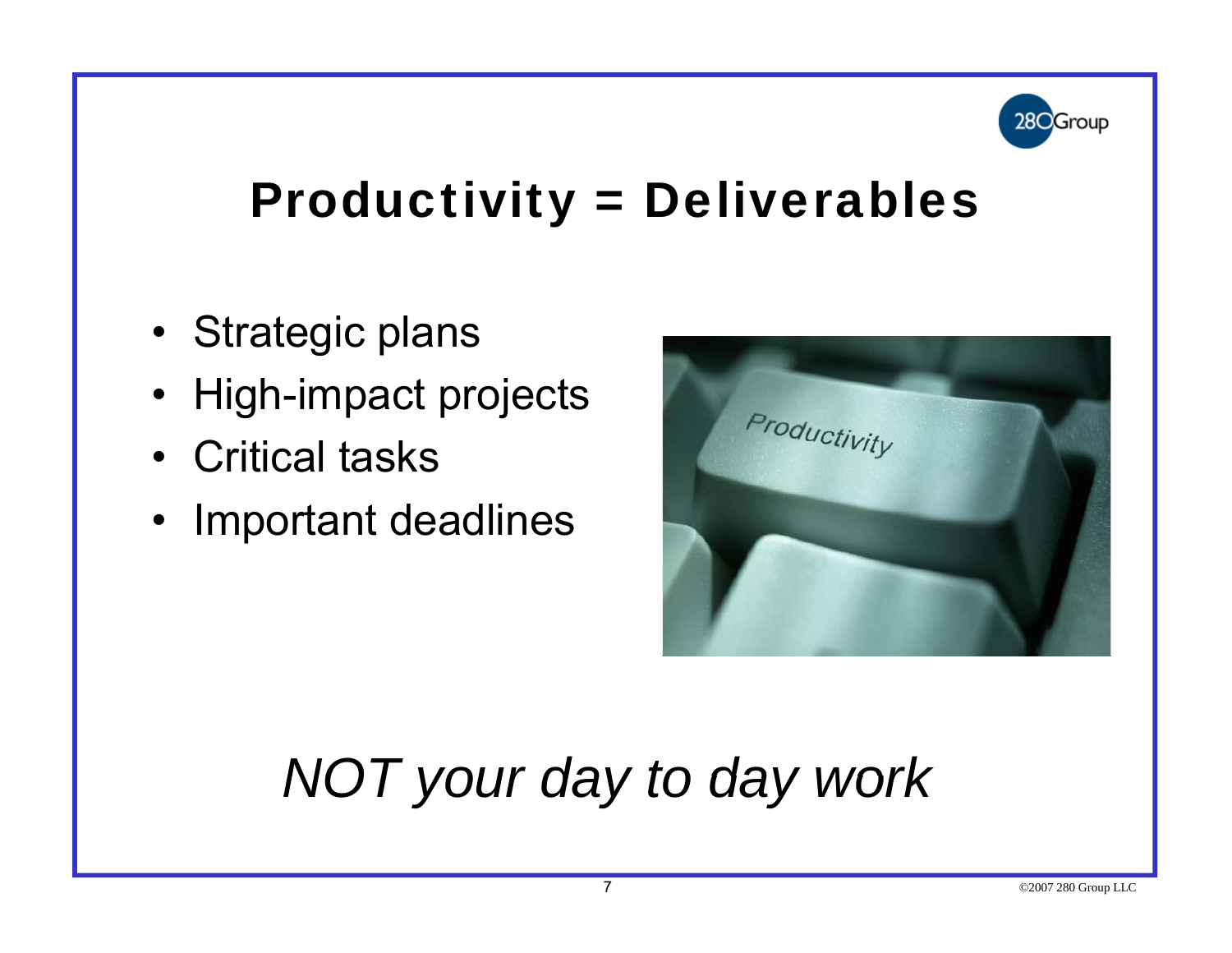



# Top 10 Ways To Boost Productivity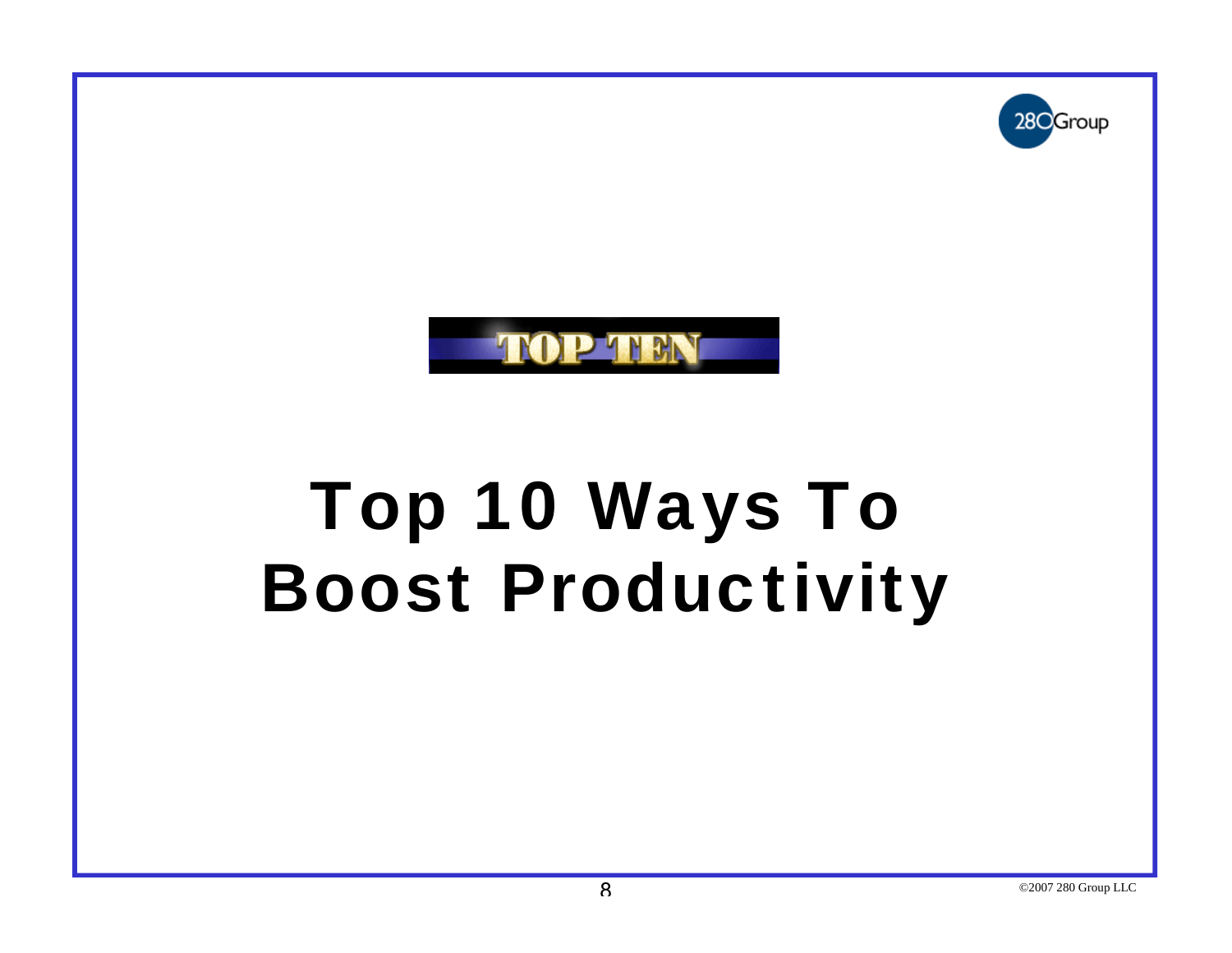

#### 1. Master Email

- $\bullet$ Process 3X per day
- $\bullet$ Separate work & personal
- $\bullet$ Turn off notifications
- $\bullet$  Process email rapidly & empty your mail box
	- Delete
	- Short response s (1 minute or less)
	- Read later
	- Turn it into a task
- • Keyboard shortcuts (Alt S, F9, Ctrl1, Ctrl2, Ctrl3, Shift Ctrl M, Ctrl F, Ctrl R, Ctrl Shift R)
- $\bullet$ Avoid long threads
- $\bullet$ Read once a week
- $\bullet$ Every night & Fridays

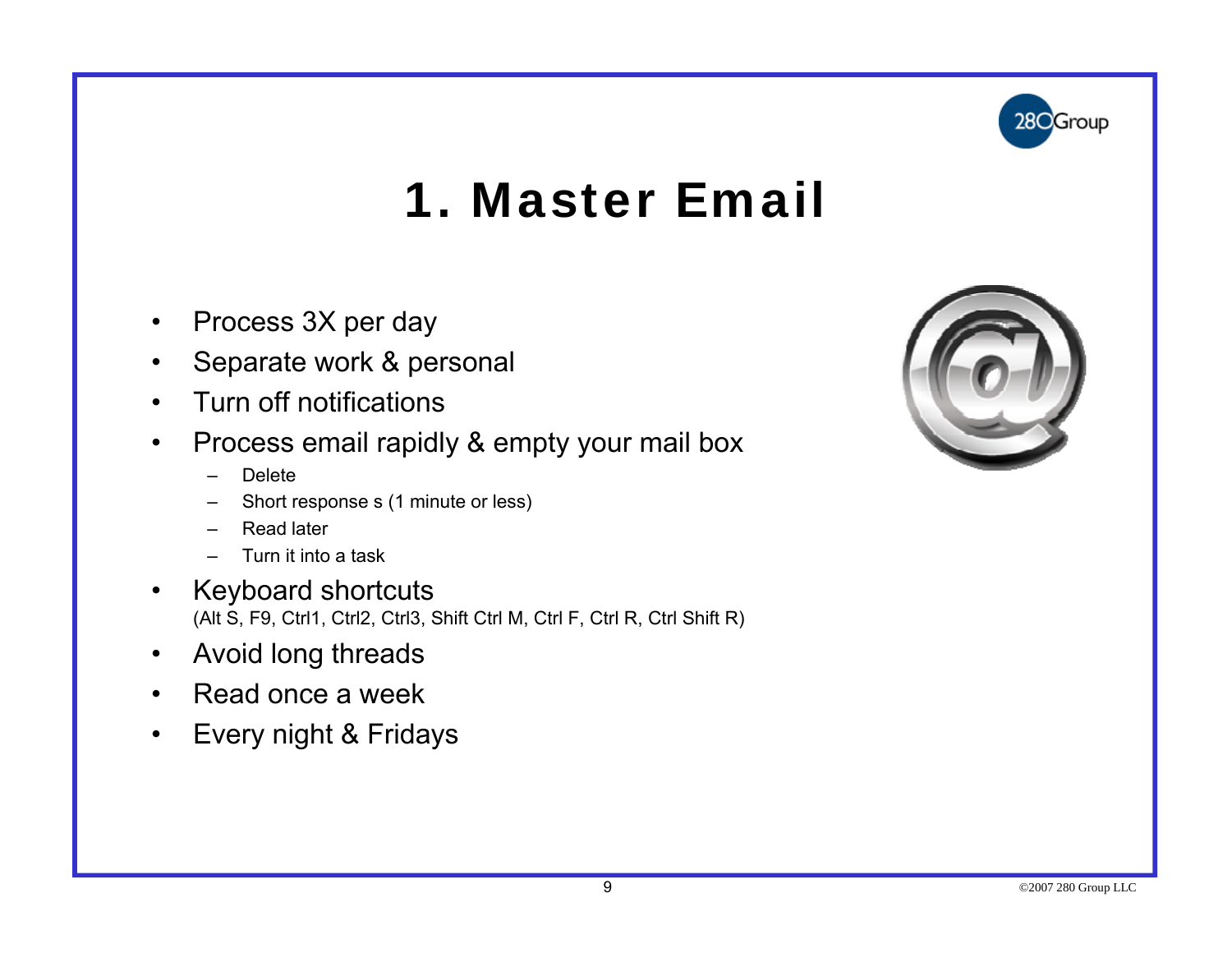

#### 2. Master Outlook (or ?)

- Many features
- Com plex
- Not well-understood
- Take a few hours



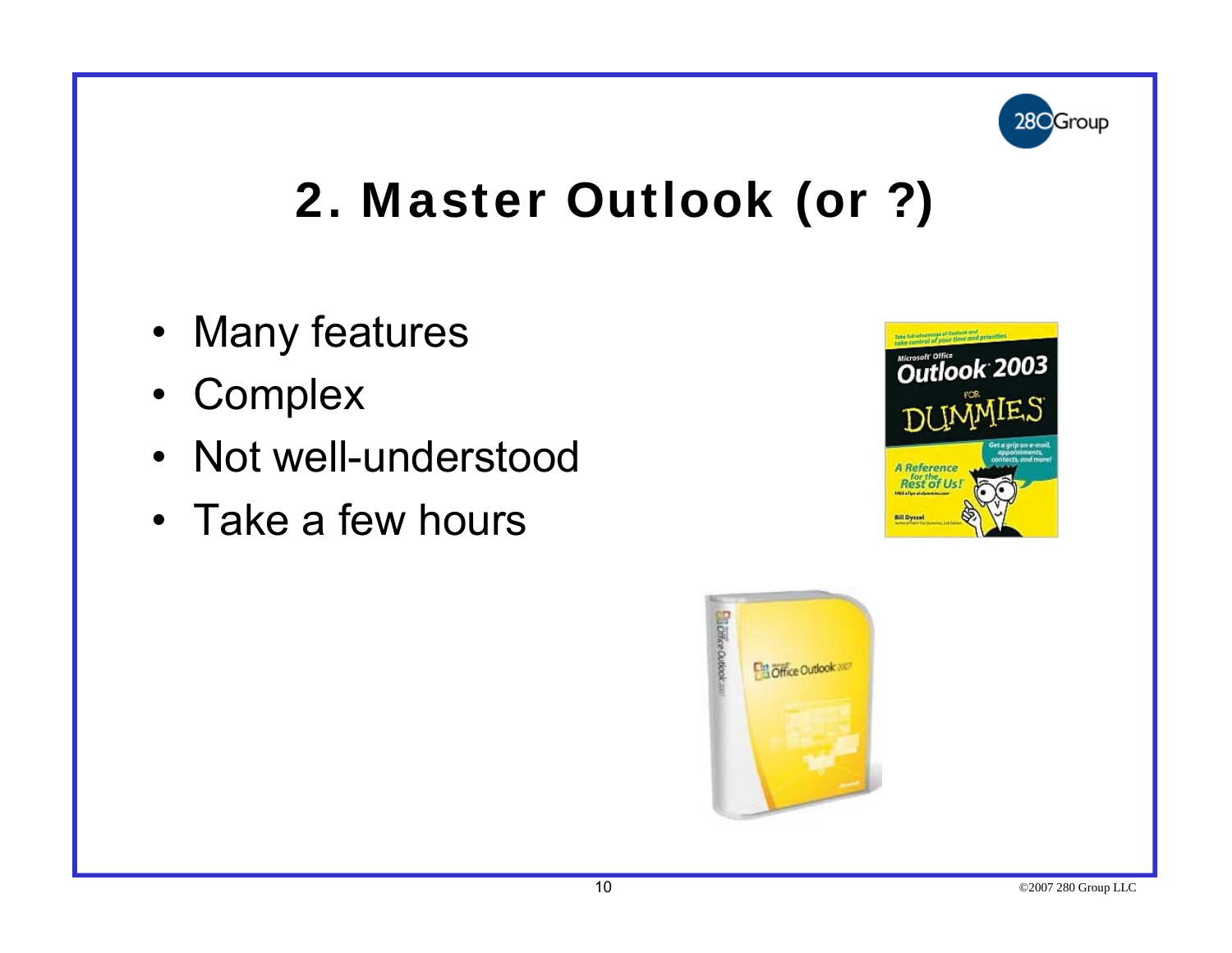

#### 3. Work From One To-do List

#### • Competing sources:

- To-do list
- Voicemail
- Email
- Random fire drills
- Turn everything into tasks
- Single source to prioritize
- Capture projects and ideas

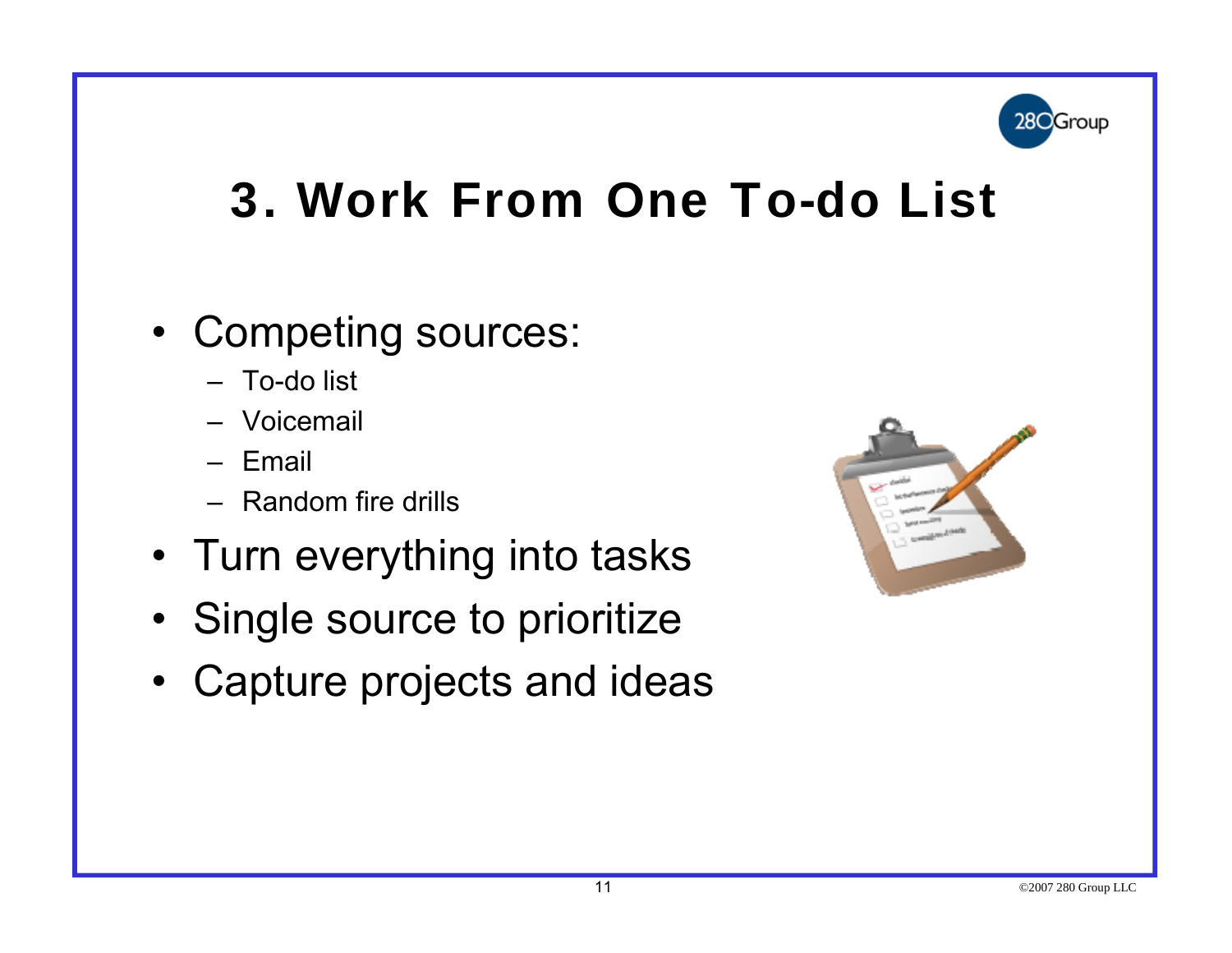

### 4. Prioritize Using a System

- $\bullet$ Total Workday Control
- $\bullet$  Franklin Planner System
	- A = must do today
	- B = would like to do today
	- $-$  C = not important today
	- Rank A & B items 1-5
- Prioritize first thing in the morning
- Don't revisit  $\mathsf B$ 's
- $\bullet$ Adjust A items as day goes on



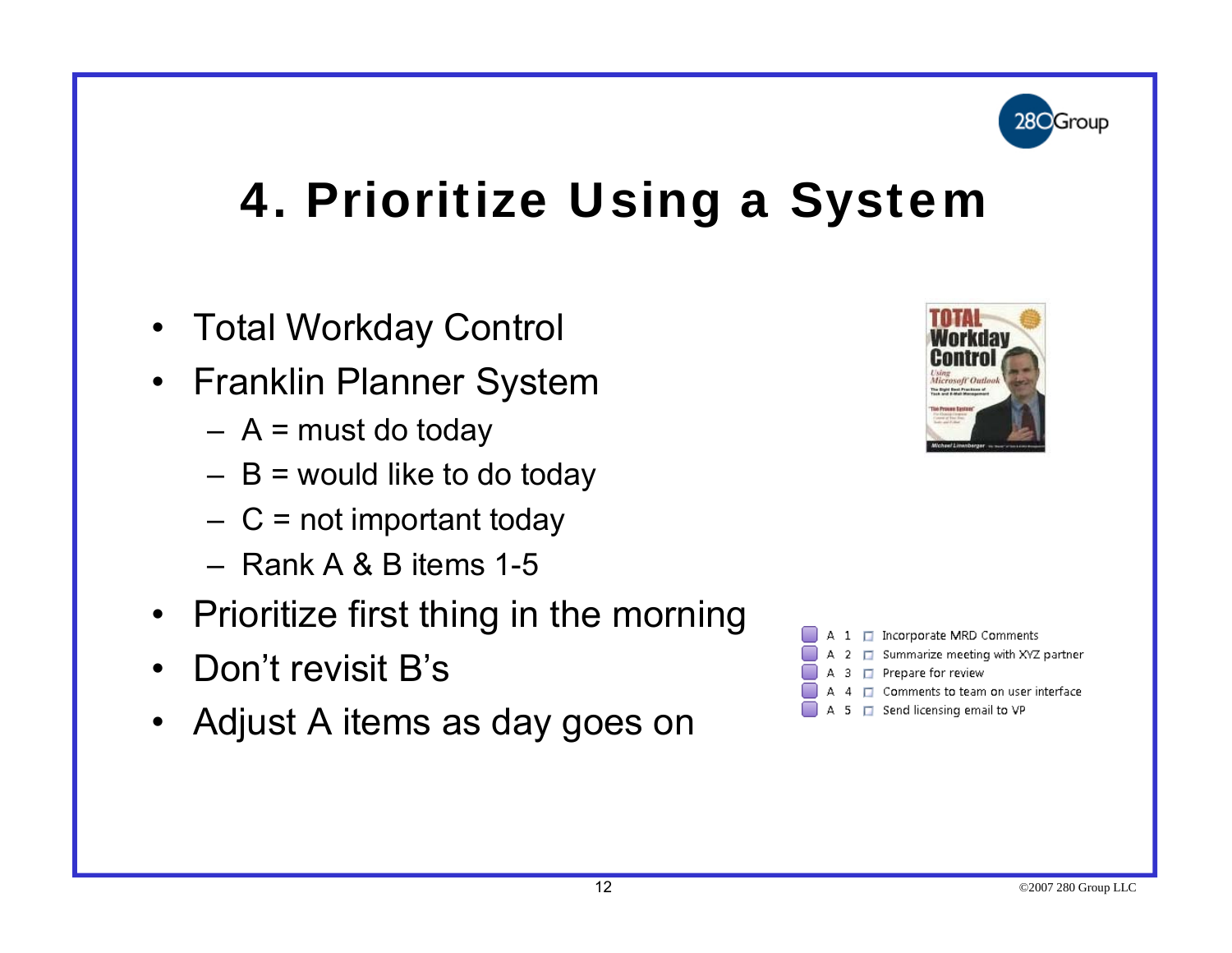

#### 5. Master Meetings

- $\bullet$ Opt out whenever possible
- $\bullet$ If you can't opt out, go first or last
- $\bullet$ Make your meetings 30 minutes
- $\bullet$ **Notes** 
	- Action items
	- Decisions
	- Send immediately
	- MS OneNote
- $\bullet$ Off-topic discussions offline
- $\bullet$  Meeting rules
	- 5 minute grace period
	- –Public humiliation
	- Action items
- Donuts •

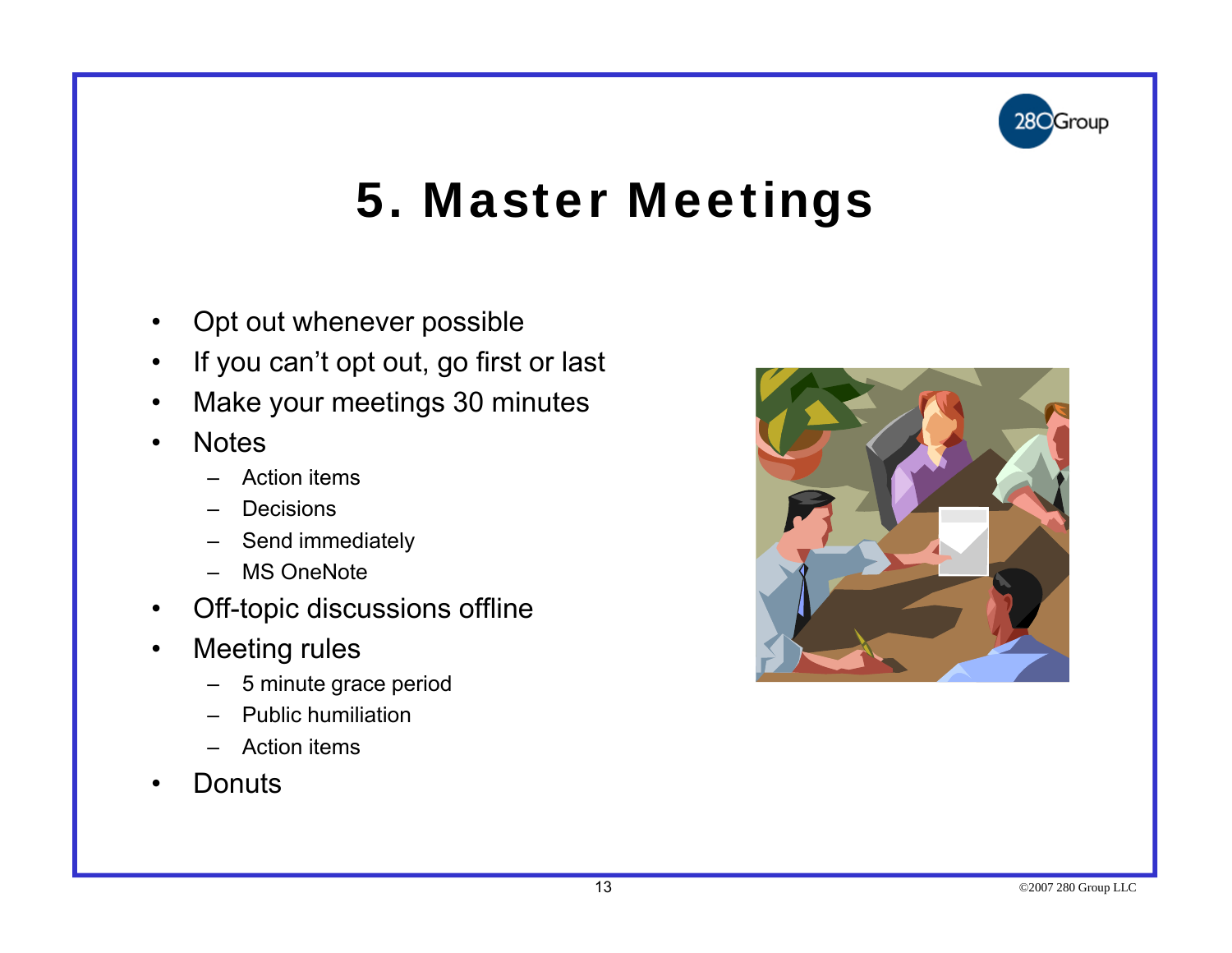

### 6. Don't Reinvent the Wheel

- $\bullet$ **Templates**
- $\bullet$ Archive
- $\bullet$ Trainin g
- $\bullet$ Books
- • 280 Resources
	- PMA listings
	- White papers
	- Free templates
- $\bullet$ Blogs
- $\bullet$ **Newsletters**
- $\bullet$ PM Conferences

#### **Leverage is the key!**







A practical guide for small<br>and mid-sized companies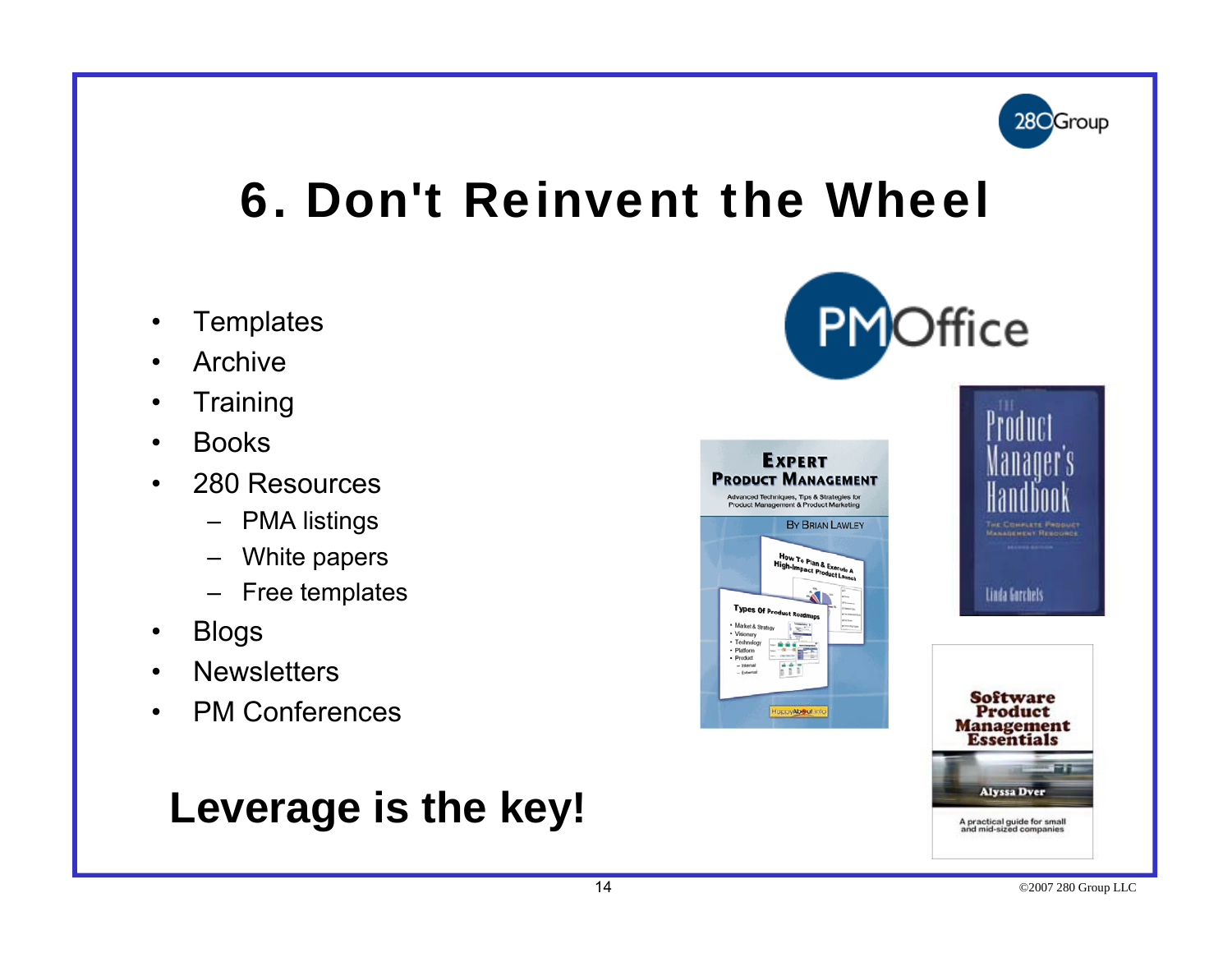

#### 7. Use & Master Great Tools

- Fast computer, big screen
- Smartphone
- Software
	- Snagit
	- AddressGrabber
	- Lookout (or Outlook 2007)
	- Desktop search
	- Instant search
- Keyboard shortcuts • Keyboard shortcuts<br>• Dedicate one day
- Dedicate one day











**TechSmith SNAGIT**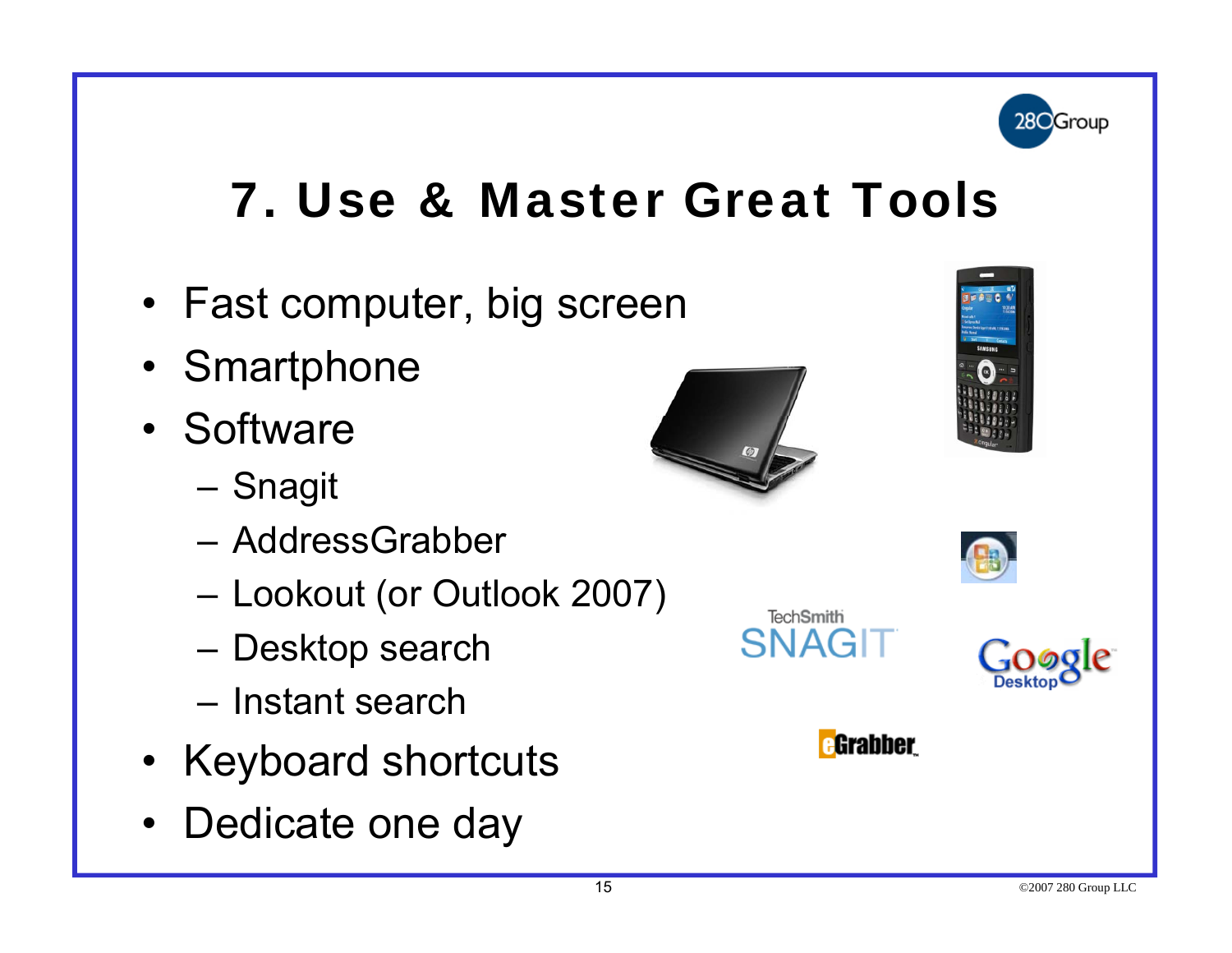

#### 8. Learn to be Politely Rude

- Salespeople
- Headhunters
- Time-wasters
- Emails

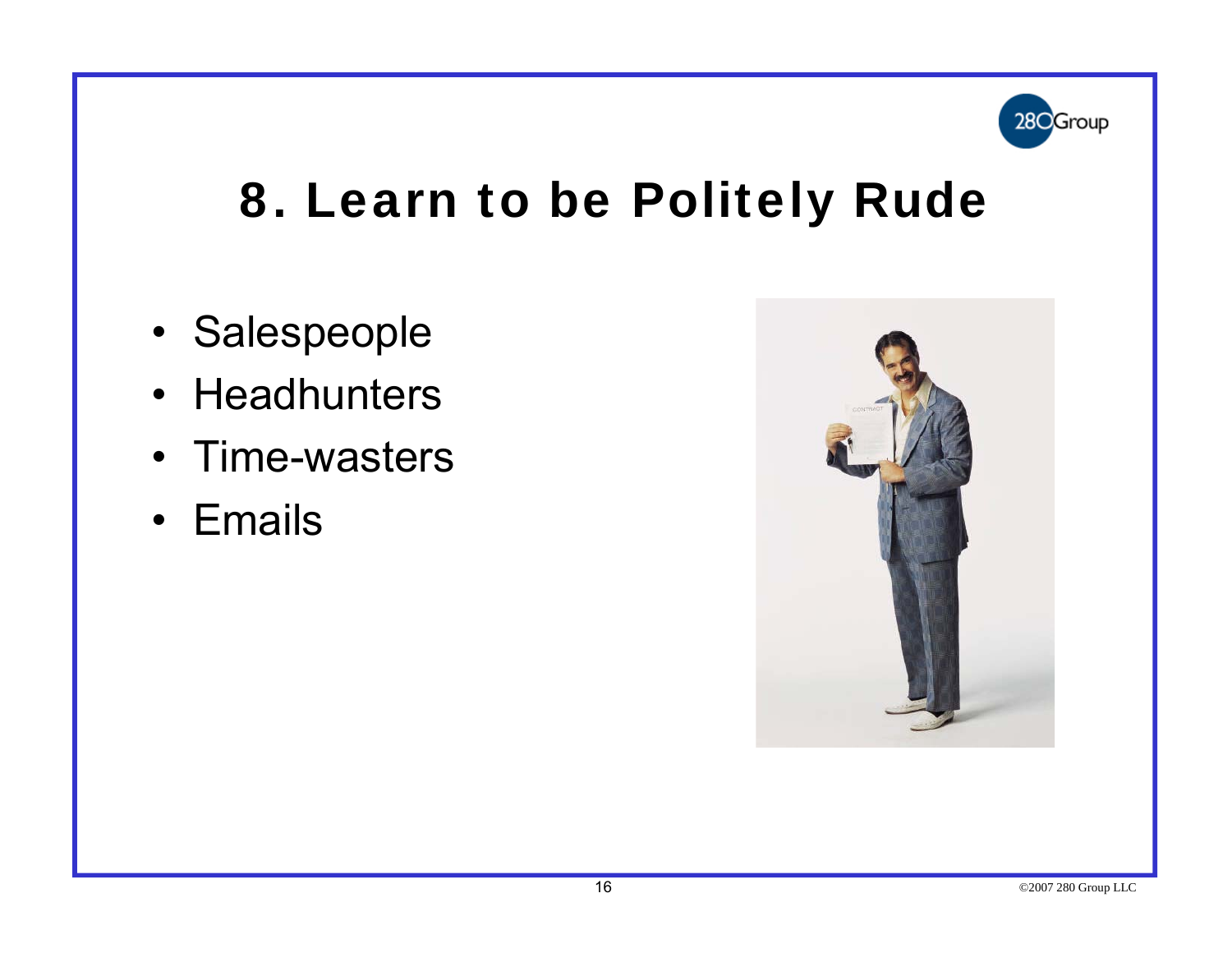

#### 9. Stick to a Routine

- $\bullet$ Email 3X/day
- $\bullet$ Web 2X/day
- $\bullet$  Planning
	- Daily
	- Weekly
- $\bullet$ Thinking time
- $\bullet$  Reading time
	- Filed emails
	- Google news search
- $\bullet$ Time away from office
- •Strategy & big projects

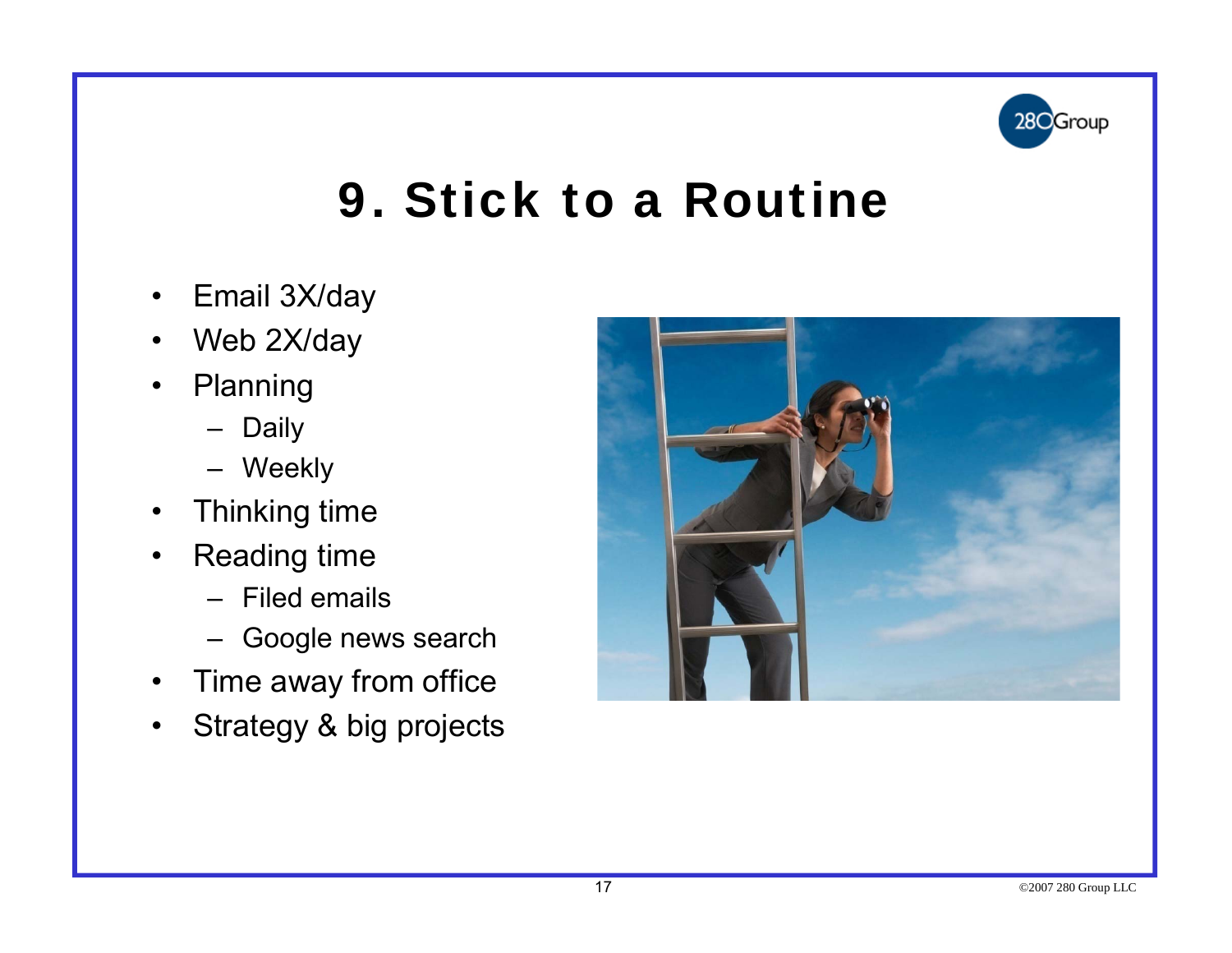

### 10. Get Help

- Contractor
- Consultant
- Admin
- Junior PM
- Mentoring
- Peers
- PMAs

|                                                                                                                                                                                                                                                                                                                                                                                                                                                                                                                                                                                                                  | <b>Help</b> |
|------------------------------------------------------------------------------------------------------------------------------------------------------------------------------------------------------------------------------------------------------------------------------------------------------------------------------------------------------------------------------------------------------------------------------------------------------------------------------------------------------------------------------------------------------------------------------------------------------------------|-------------|
| How to Hire a Marketing<br><b>Consultant or Contractor</b><br>Ten Things to Consider When Choosing an<br>Independent Consultant or Contractor<br>a white paper by:<br>Brian Lawley<br>President, 280 Group LLC                                                                                                                                                                                                                                                                                                                                                                                                   |             |
| 28 <sup>O</sup> Group<br>Marketing & Product Management for Silicon Valley Companies<br>About the 280 Group<br>The 190 Group LLC provides consulting, contracting, training and coaching services in the sress of Matheting<br>and Product Management to high-ach companies in Silicon Valley. For more information or a free consultation<br>call<br>To receive ficture white papers like that one or to unbicitibe to the fire 200 Issider sew detter visit<br>anny 200 month com-<br>Copyright 2000 200 Group LLC. All tights reserved, including the right of reproduction in whole or in port of ray firms. |             |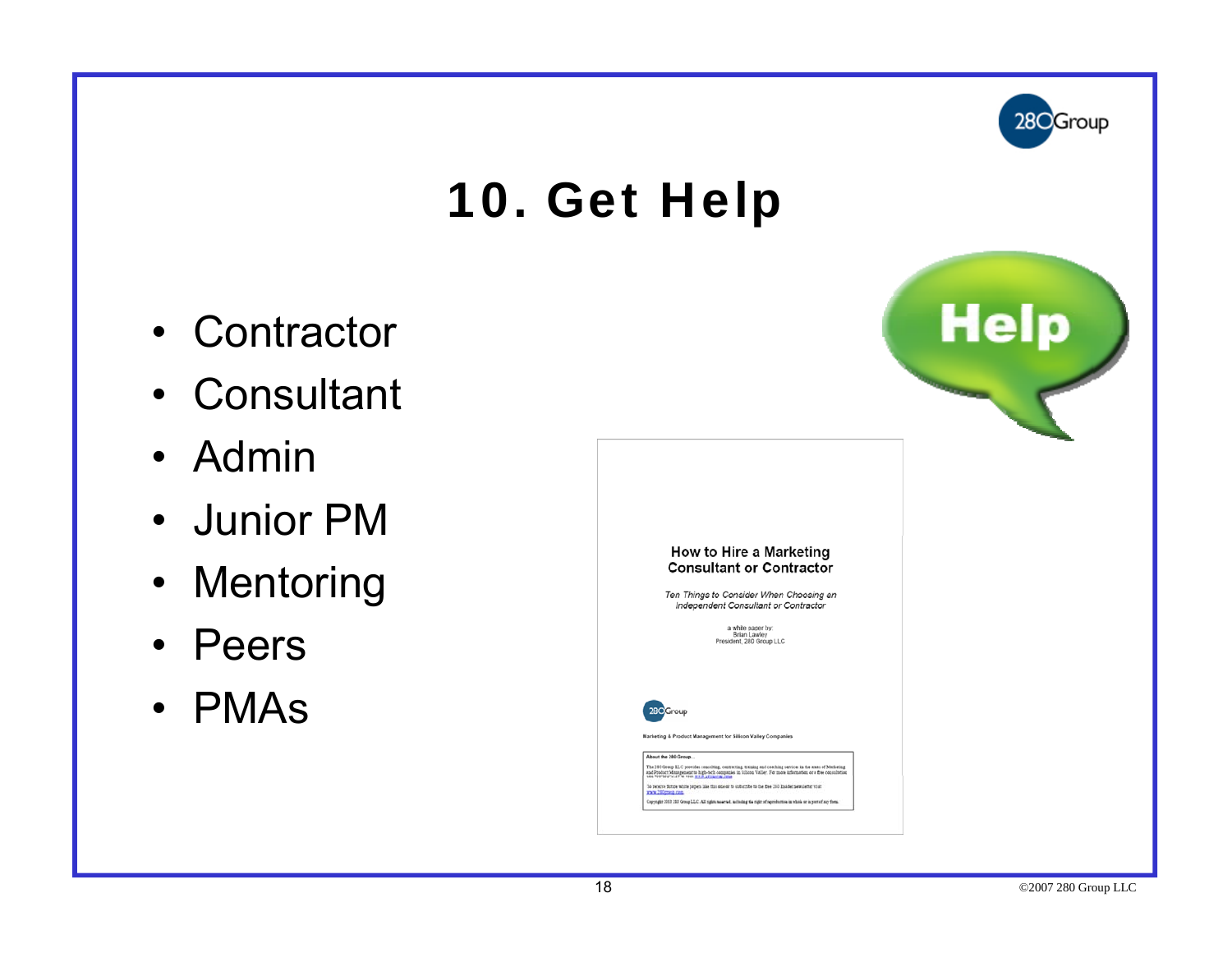

#### One Last Tip…

# Set deadlines for yourself!

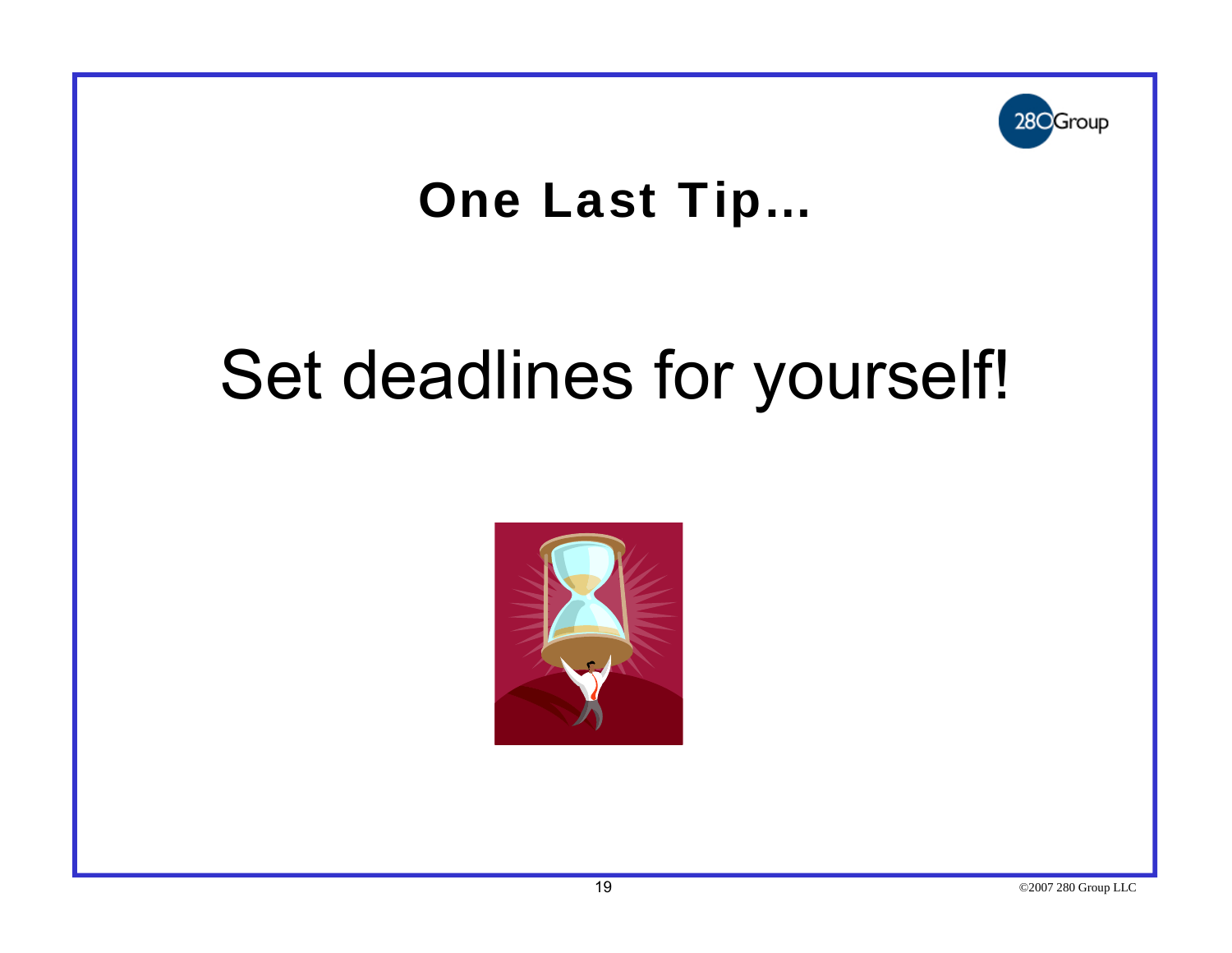

### 280 Group Resources

- $\bullet$ Free templates and white papers
- •2009 Product Management Survey Results
- $\,$  PM Job listing sites
- $\bullet$ 280 Group Product Management 2.0 Newsletter
- Linked <mark>in</mark>. • 280 LinkedIn Group
- $\bullet$ Product Management 2.0 Blog
- •Books
- PMA listings

**Go to www.280group.com in the "Resources" section.**